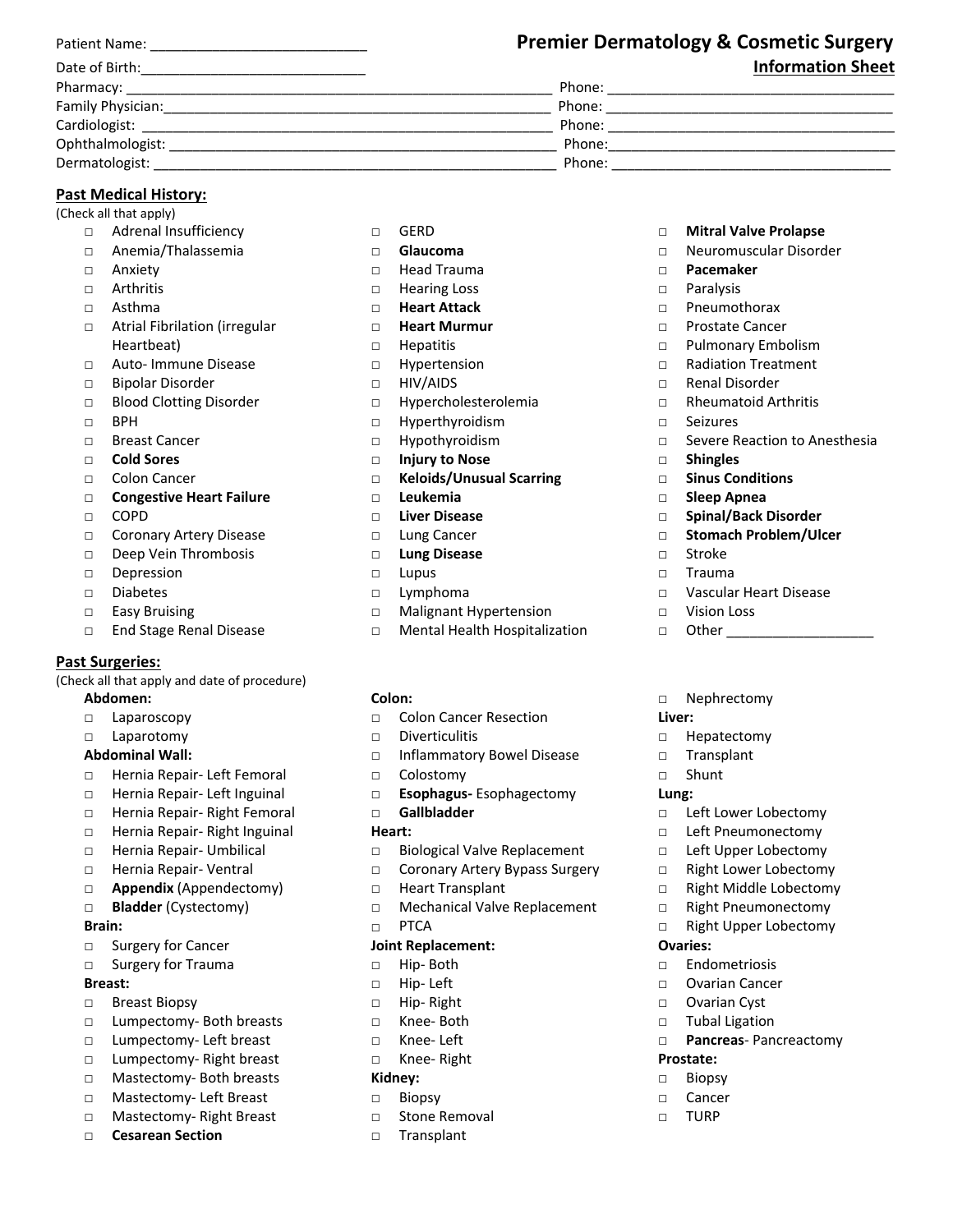#### **Rectum:**

- □ APR
- □ Low Anterior Resection

# **Skin:**

- □ Basal Cell Carcinoma
- □ Melanoma
- □ Skin Biopsy

#### **Skin Disease:**

(Check all that apply)

- □ Acne
- □ Actinic Keratosis
- □ Basal Cell Carcinoma
- □ Blistering Sunburns
- □ Dry Skin
- □ Squamous Cell Carcinoma
- □ **Small Bowel Resection**
- □ **Spine Surgery**
- □ **Spleen**‐ Splenectomy

#### **Stomach**:

- □ Gastrectomy
- □ Gastostomy

□ **Testicles**‐ Orchiectomy **Uterus:** 

□ Precancerous Moles

□ Squamous Cell Skin Cancer □ Other \_\_\_\_\_\_\_\_\_\_\_\_\_\_\_\_

- □ Fibroids
- □ Uterine Cancer
- □ Cervical Cancer

□ Psoriasis

□ **Other** \_\_\_\_\_\_\_\_\_\_\_\_\_\_\_\_\_\_\_

- 
- 
- 
- 
- 
- □ Eczema
- □ Flaking or Itchy Scalp
- □ Hay Fever/Allergies
- □ Melanoma
- □ Poison Ivy

Do you wear sunscreen?  $\Box$  Yes  $\Box$  No If Yes what SPF? Do you tan in a tanning salon?  $\Box$  Yes  $\Box$  No

### **Plastic Surgery History:**

(Check all that apply)

#### **Abdomen:**

- □ Abdominal Wall Reconstruction
- □ Abdominoplasty

### **Body Contouring:**

- □ Brachioplasty
- □ Liposuction
- □ Lower Body Lift
- □ Thigh Lift
- □ Upper Body Lift

#### **Breast:**

- □ Augmentation
- □ Lift (Mastopexy)
- □ Reconstruction
- □ Reduction
- □ Correction of Nipple Inversion
- □ Implant Removal
- □ Nipple Reconstruction

#### **Medications:** Please list all medications that you are taking and their dosage

Name:

\_\_\_\_\_\_\_\_\_\_\_\_\_\_\_\_\_\_\_\_\_\_\_\_\_\_\_\_\_\_\_\_\_\_\_\_\_\_\_\_\_\_\_\_\_\_\_\_\_\_\_\_\_\_\_\_\_\_\_\_\_\_\_\_\_\_\_\_\_\_\_\_\_\_\_\_\_\_\_\_\_\_\_\_\_\_\_\_\_\_\_\_\_\_\_\_\_\_\_\_\_\_\_\_\_\_\_\_ \_\_\_\_\_\_\_\_\_\_\_\_\_\_\_\_\_\_\_\_\_\_\_\_\_\_\_\_\_\_\_\_\_\_\_\_\_\_\_\_\_\_\_\_\_\_\_\_\_\_\_\_\_\_\_\_\_\_\_\_\_\_\_\_\_\_\_\_\_\_\_\_\_\_\_\_\_\_\_\_\_\_\_\_\_\_\_\_\_\_\_\_\_\_\_\_\_\_\_\_\_\_\_\_\_\_\_\_

**Allergies:** Please list all drug, anesthetic (numbing medication), tape, latex, iodine, or food allergy

**Chief Complaint:** Please briefly describe why you are here today and list any medication that you have tried for your complaint

### **Social History:**

(Check all that apply)

**Smoking Status:** □ Current □ Former □ Never □ Vaping □ Start Date: \_\_\_\_\_\_\_\_\_\_\_\_\_\_\_\_

**Alcohol use:**  $\Box$  None  $\Box$  less than 1 drink per day  $\Box$  1-2 drinks per day  $\Box$  3 or more per day

□ Quit Date: \_\_\_\_\_\_\_\_\_\_\_\_\_\_\_\_\_

□ Occupation\_\_\_\_\_\_\_\_\_\_\_\_\_\_\_\_\_\_

- □ Facelift
	- □ Lefort Osteotomy
	- □ Lower Blepharoplasty
- □ Orbital Floor Fracture
- □ Repair of Craniosynostosis
- □ Upper Blepharoplasty
- □ **Hair Restoration**
- □ **Laser Hair Removal**
- □ **Liposuction of Face**
- □ **Liposuction of Neck**

#### **Nose:**

- □ Rhinoplasty
- □ Septoplasty
- □ **Scar Revision**
- □ **Other** \_\_\_\_\_\_\_\_\_\_\_\_\_\_\_\_\_
- □ **None**

□ **Burn Wound Reconstruction**  □ **Carpal Tunnel Release** 

□ **Chemical Peel** 

### **Cleft:**

- □ Lip Repair
- □ Palate Repair
- □ **Cubital Tunnel Release**
- □ **Decubitis Ulcer Reconstruction**

#### **Ears:**

- □ Reconstruction
- □ Earlobe Repair
- □ Otoplasty

#### **Face:**

- □ Blepharoplasty
- □ Brow Lift
- □ Cheek Augmentation □ Chin Augmentation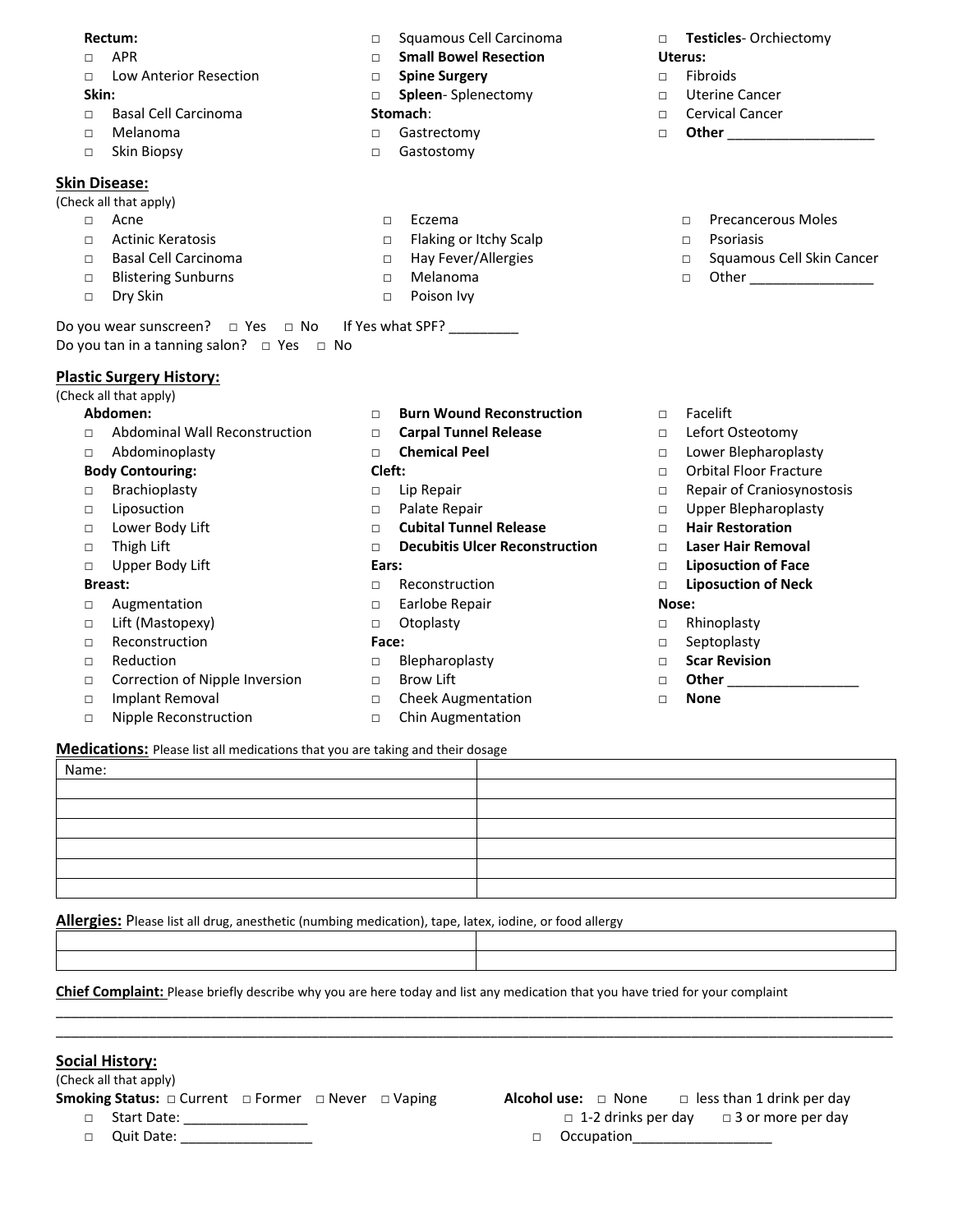### **Family History:**

(Check all that apply and write the family members relation)

- □ Non melanoma skin cancer \_\_\_\_\_\_\_\_\_\_\_\_\_\_\_\_\_\_\_\_\_\_
- □ Melanoma \_\_\_\_\_\_\_\_\_\_\_\_\_\_\_\_\_\_\_\_\_\_\_\_
- □ Asthma \_\_\_\_\_\_\_\_\_\_\_\_\_\_\_\_\_\_\_\_\_\_\_\_\_\_\_
- □ Breast Cancer \_\_\_\_\_\_\_\_\_\_\_\_\_\_\_\_\_\_\_\_\_\_
- □ Psoriasis \_\_\_\_\_\_\_\_\_\_\_\_\_\_\_\_\_\_\_\_\_\_\_\_\_\_

### **Review of Systems:**

(Do you have any of the following problems or conditions? Check **Yes** or **No**) **Constitutional:** 

| Fatigue                     | $\square$ Yes $\square$ No | Gastrointestinal:            |                            | Endocrine:                     |                            |
|-----------------------------|----------------------------|------------------------------|----------------------------|--------------------------------|----------------------------|
| Fever                       | $\square$ Yes $\square$ No | Abdominal pain               | $\square$ Yes $\square$ No | Cold Intolerance               | $\square$ Yes $\square$ No |
| Weight loss or gain         | $\square$ Yes $\square$ No | Bowel habits change          | $\square$ Yes $\square$ No | <b>Heat Intolerance</b>        | $\square$ Yes $\square$ No |
| Night sweats                | $\Box$ Yes $\Box$ No       | Indigestion/Heartburn        | $\square$ Yes $\square$ No | <b>Excessive Thirst</b>        | $\square$ Yes $\square$ No |
|                             |                            | Nausea/Vomiting              | $\square$ Yes $\square$ No | <b>Excessive Sweating</b>      | $\square$ Yes $\square$ No |
| <b>HEENT:</b>               |                            |                              |                            |                                |                            |
| <b>Hearing Loss</b>         | $\Box$ Yes $\Box$ No       | Genitourinary:               |                            | Musculoskeletal:               |                            |
| <b>Difficulty Breathing</b> |                            | Urinary frequency            | $\square$ Yes $\square$ No | <b>Back Pain</b>               | $\Box$ Yes $\Box$ No       |
| <b>Through Nose</b>         | $\square$ Yes $\square$ No | <b>Painful Urination</b>     | $\square$ Yes $\square$ No | <b>Muscle Weakness</b>         | $\square$ Yes $\square$ No |
| Nose Bleeds                 | $\square$ Yes $\square$ No | <b>Nighttime Urination</b>   | $\square$ Yes $\square$ No | Leg Pain                       | $\square$ Yes $\square$ No |
| Sinus Problems              | $\Box$ Yes $\Box$ No       | Integumentary:               |                            | <b>Movement Limitation</b>     | $\square$ Yes $\square$ No |
| <b>Blurred vision</b>       | □Yes □No                   | Hair Loss                    | $\square$ Yes $\square$ No |                                |                            |
| Double vision               | $\square$ Yes $\square$ No | Rashes                       | $\Box$ Yes $\Box$ No       | Hematologic/Lymphatic:         |                            |
| Dry Eyes                    | $\square$ Yes $\square$ No | Sores                        | $\square$ Yes $\square$ No | <b>Easy Bruising</b>           | $\square$ Yes $\square$ No |
| Itching/Irritation of Eyes  | $\square$ Yes $\square$ No |                              |                            | Spontaneous Bleeding           | $\square$ Yes $\square$ No |
| Dentures?                   | $\square$ Yes $\square$ No | Neurological:                |                            | <b>Blood Clotting</b>          | $\square$ Yes $\square$ No |
| Glasses?                    | $\square$ Yes $\square$ No | Dizzy Spells                 | $\square$ Yes $\square$ No |                                |                            |
|                             |                            | Numbness/Tingling            | $\square$ Yes $\square$ No | Allergic/Immunologic:          |                            |
| Respiratory:                |                            | Weakness/Paralysis           | $\square$ Yes $\square$ No | <b>Environmental Allergies</b> | $\square$ Yes $\square$ No |
| Frequent Cough              | $\square$ Yes $\square$ No | Headaches                    | $\square$ Yes $\square$ No |                                |                            |
| <b>Shortness of Breath</b>  | $\square$ Yes $\square$ No | <b>Seizures</b>              | $\square$ Yes $\square$ No |                                |                            |
| Wheezing                    | $\square$ Yes $\square$ No | <b>Tremors</b>               | $\square$ Yes $\square$ No |                                |                            |
| Cardiovascular:             |                            | Psychiatric:                 |                            |                                |                            |
| Chest Pain                  | $\Box$ Yes $\Box$ No       | Depression                   | $\square$ Yes $\square$ No |                                |                            |
| Leg Swelling                | $\square$ Yes $\square$ No | <b>Mood Swings</b>           | $\square$ Yes $\square$ No |                                |                            |
| Palpitations                | $\square$ Yes $\square$ No | <b>Recent Crisis</b>         | $\square$ Yes $\square$ No |                                |                            |
|                             |                            | <b>Psychiatric Treatment</b> | $\square$ Yes $\square$ No |                                |                            |
| <b>Cautions:</b>            |                            |                              |                            |                                |                            |

(Check all that apply)

- □ Accutane Use
	- □ Allergy to adhesive
	- □ Allergy to latex
	- □ Allergy to lidocaine
	- □ Allergy to topical antibiotic ointments
	- □ Artificial heart valve
	- □ Artificial joints within past two years
	- □ Blood thinners
- □ Defibrillator
- □ History of Melanoma
- □ Malignant hyperthermia
- □ MRSA
- □ Pacemaker
- □ Premedication prior to procedures

□ Eczema \_\_\_\_\_\_\_\_\_\_\_\_\_\_\_\_\_\_\_\_\_\_\_\_\_\_ □ Dermatitis \_\_\_\_\_\_\_\_\_\_\_\_\_\_\_\_\_\_\_\_\_\_\_\_\_\_\_\_

□ Other \_\_\_\_\_\_\_\_\_\_\_\_\_\_\_\_\_\_\_\_\_\_\_\_\_\_\_\_\_\_\_\_\_

□ Malignant Hyperthermia\_\_\_\_\_\_\_\_\_\_\_\_\_\_\_\_\_\_

 $\Box$  Acne

- □ Rapid heartbeat with epinephrine
- □ Pregnancy or planning pregnancy

**Signature:\_\_\_\_\_\_\_\_\_\_\_\_\_\_\_\_\_\_\_\_\_\_\_\_\_\_\_\_\_\_\_\_\_\_\_\_\_\_\_\_\_\_\_\_\_\_\_\_\_\_\_\_\_ Date:\_\_\_\_\_\_\_\_\_\_\_\_\_\_\_\_\_\_\_**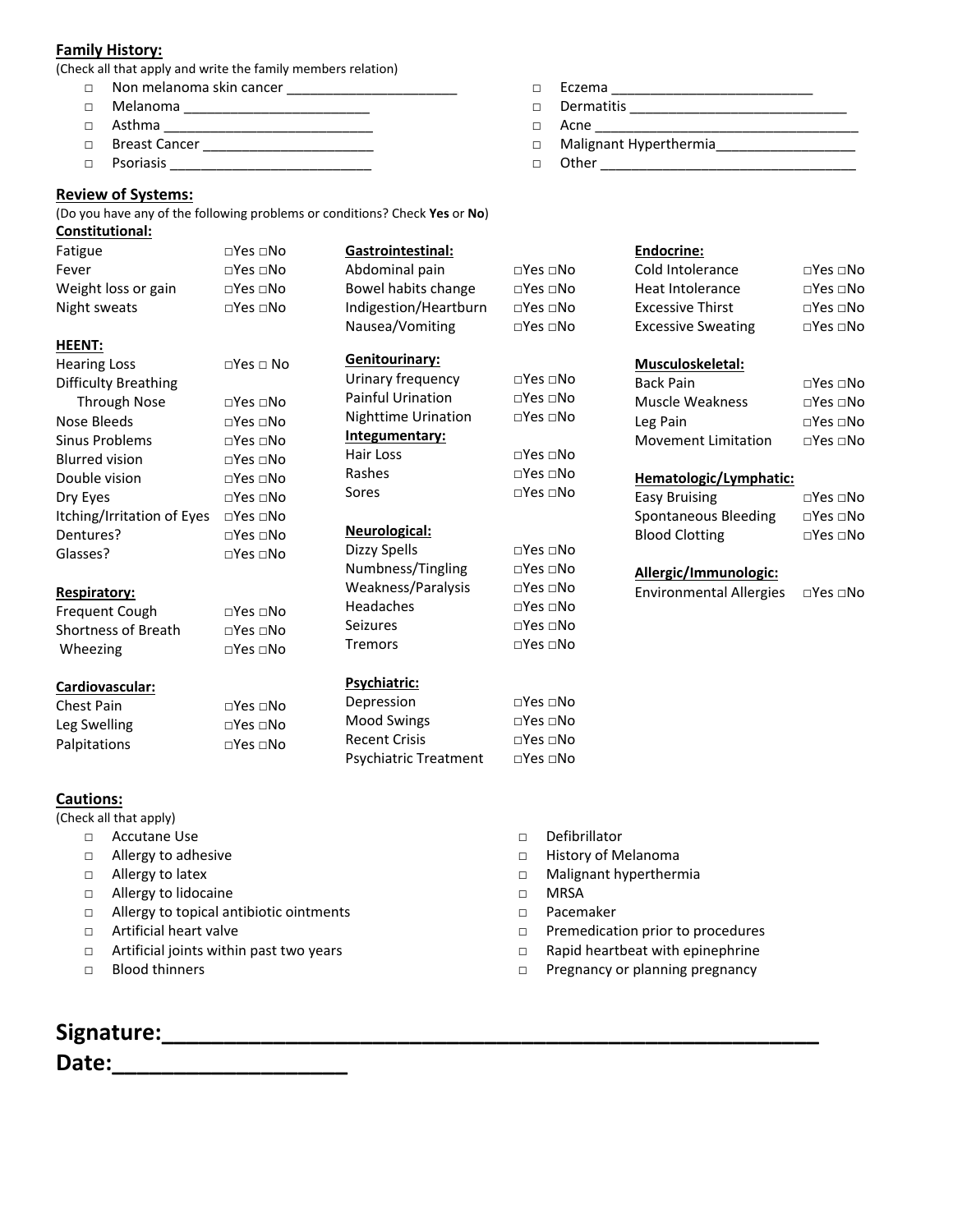#### **PDCS FINANCIAL AGREEMENT AND GENERAL POLICIES**

Thank you for choosing PREMIER DERMATOLOGY & COSMETIC SURGERY (PDCS) for your family's dermatology and cosmetic surgical needs. We are pleased to welcome you to our practice. Our chief concern is that you and your family receive the finest care.

We understand that occasionally some of our patients will experience financial difficulties. It is our hope that you will bring these situations to the attention of our Billing Department to allow us to help you manage your account in the most effective manner. Please be advised that your insurance coverage is determined by a contract between you and your insurance company. We will be glad to submit your claims for payment; however, the final responsibility for payment for services rendered rests with you, the patient, or the guarantor (person with financial responsibility for the account).

Please read our financial and general policies below and sign to verify your receipt and understanding of this information.

- 1. We accept cash, check, VISA and MasterCard.
- 2. If Medicare is your primary insurance, and your visit is for a medical condition that is generally covered or expected to be covered, we will gladly submit your insurance claim to Medicare. You will be responsible for any co-insurance and/or deductible, as required by Medicare.
- 3. For all insurances, your co-payment, co-insurance, and self-payment amounts are due upon receipt of our bill. For office visit copays, you are required by your insurance contract to pay at the time of service.
- 4. If your insurance carrier requires a referral from your primary care provider for treatment, it is your responsibility to obtain the referral prior to your appointment. If you do not obtain and provide the referral within the time allowed by your insurance carrier, you will be financially responsible for all services rendered.
- 5. Returned checks are subject to a \$30.00 service charge.
- 6. We are happy to provide any counseling on our billing practices; however, if your account is not paid within 90 days of the date of service, you will be responsible for full payment plus a monthly finance charge of 1.5% per month.
- 7. If we are participating with your insurance company, we are contractually required to adjust your account by a certain amount, which is known as a "contractual write-off". This does not mean you will not have a balance. We will bill you for balances as intended and directed by your insurance company.
- 8. Please understand that some services may be OUT OF NETWORK with your insurance company, you will be responsible for the balance due.
- 9. If your account goes into "collection", then in addition to your outstanding balance, you will be responsible to pay a 25% fee charged by the collection agency as well as any subsequent legal or court costs.
- 10. Any Medical Necessity forms or letters required by your insurance company, or any communication outside the usual and customary forms required for billing or communication with other providers will be subject to a \$25.00 administrative fee.
- 11. We will be happy to complete your disability forms which are subject to a \$25.00 administrative fee.
- 12. As a courtesy to our patients relocating out of the area or changing providers for any other reason, we will be happy to supply you or your new provider with a copy of your medical records at no charge. Any other requests for copies of medical records will be subject to a \$25.00 administrative fee. This does not apply to necessary ongoing communication with your other providers, related to your ongoing care. Request for MEDICAL RECORD COPIES will take a minimum of 3 full business days to process.
- 13. I authorize payment of medical benefits for myself/dependents directly to PREMIER DERMATOLOGY & COSMETIC SURGERY for professional services and the release of medical information necessary to process insurance claims.
- **14. We require 24 hour notice of cancellation of your appointment. Missed appointments or cancellations with less than 24 hours notice will be subject to a \$30.00 missed appointment fee. Missed appointments can result in termination of physician-patient relationship.**
- 15. Patients arriving after their scheduled appointment time will be considered late for their appointment, and their appointment may be rescheduled as a result.
- 16. If PDCS does not have a contract (non-par) with my insurance carrier, I understand that I will be responsible for paying PDCS if my carrier does not pay.
- 17. If a patient has cancelled or no showed a surgical procedure, then we may require a deposit to reschedule the appointment. This deposit will be between \$100 and \$1,000, depending on the time allotted for the appointment. This deposit will be forfeited, if another cancellation or no show occurs.
- 18. No use of audio, video or recording devices are allowed in our suites or exam rooms without expressed written consent from PDCS.
- ${\rm X}$  , and the set of the set of the set of the set of the set of the set of the set of the set of the set of the set of the set of the set of the set of the set of the set of the set of the set of the set of the set of

#### **PATIENT, GUARANTOR, OR PERSONAL REPRESENTATIVE'S SIGNATURE DATE MRN**

The patient/guarantor has the responsibility to inform PDCS if the patient's contact information changes, i.e. phone number, address, and email. Your signature on this page signifies that you acknowledge and accept the above information. This also serves as an assignment of insurance benefits to be paid directly to: PREMIER DERMATOLOGY & COSMETIC SURGERY.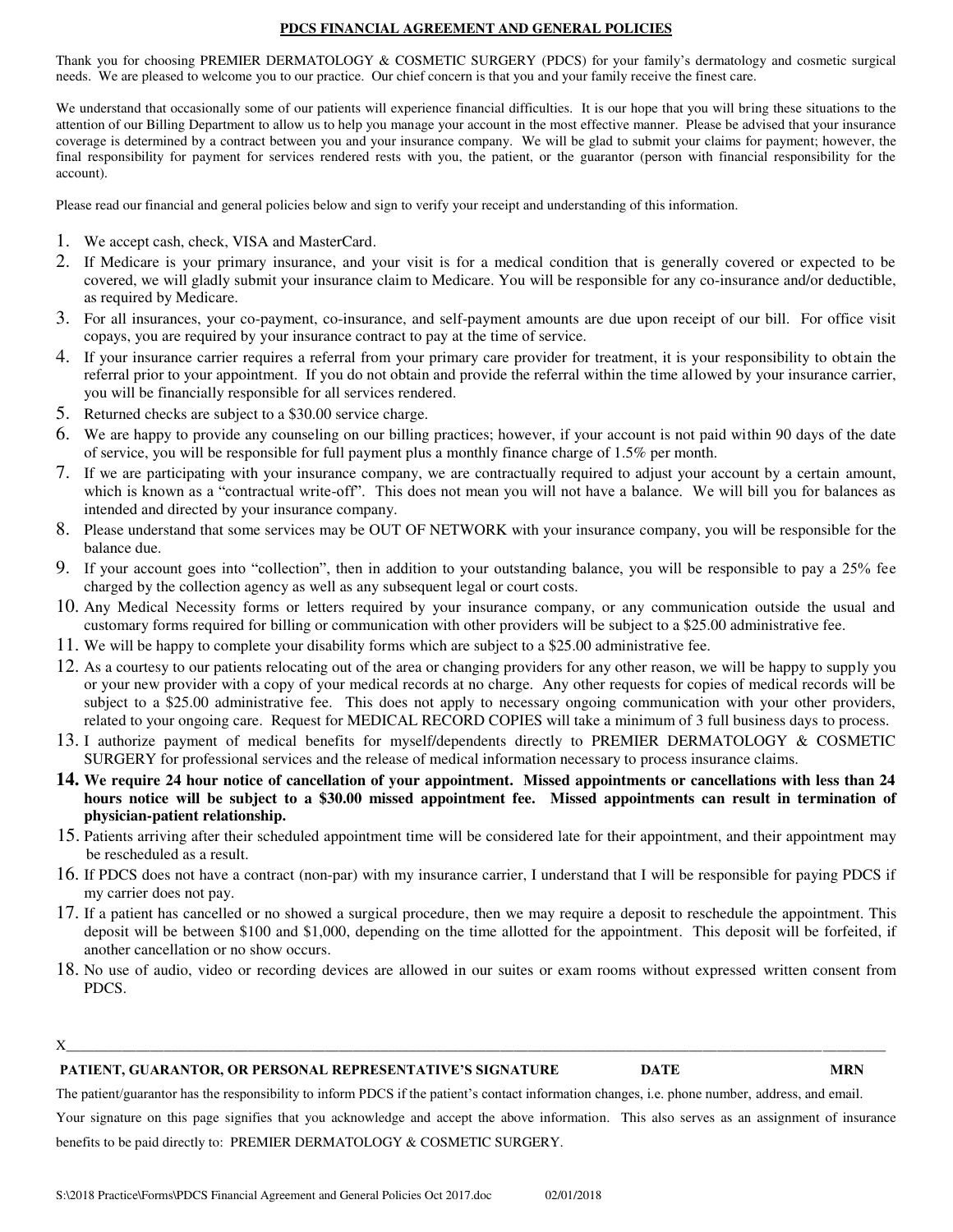# **CONSENT FOR TREATMENT**

- **A.** I hereby request evaluation and treatment by a provider (physician, PA, or NP) of PREMIER DERMATOLOGY & COSMETIC SURGERY and/or their staff. This includes photographs needed for medical treatment and continuity of care.
- **B.** The patient/guarantor has the responsibility to inform PDCS if the patient's contact information changes, i.e. phone number, address, and email.
- **C.** I authorize payment of medical benefits for myself/dependent directly to PREMIER DERMATOLOGY & COSMETIC SURGERY for professional services.
- **D.** For all services rendered to minor patients, the adult accompanying the patient is responsible for any payment due at the time of service.
- **E.** I authorize the release of medical information necessary to process insurance claims.

**X***\_\_\_\_\_\_\_\_\_\_\_\_\_\_\_\_\_\_\_\_\_\_\_\_\_\_\_\_\_\_\_\_\_\_\_\_\_\_\_\_\_\_\_\_\_\_\_\_\_\_\_\_\_\_\_\_\_\_\_\_\_\_\_\_\_\_\_\_\_\_\_\_\_\_\_\_\_\_\_\_\_\_\_\_\_\_\_\_\_\_\_\_\_\_\_ (Signature of patient OR Responsible Party if a Minor) (Date)*

# *FOR MEDICARE PATIENTS ONLY:*

**Please sign below once or twice as applicable. You may complete insurance information or give cards to the receptionist to complete.** 

I request that payment of authorized **Medicare** and/or insurance benefits be made either to me or on my behalf to PREMIER DERMATOLOGY & COSMETIC SURGERY for any services furnished me by said physician. I authorize any holder of medical information about me to release to the Centers for Medicare and Medicaid Services and its agents any information needed to determine the benefits payable for related services.

 $\mathbf{X}_\perp$  , and the set of the set of the set of the set of the set of the set of the set of the set of the set of the set of the set of the set of the set of the set of the set of the set of the set of the set of the s

**(SIGNATURE OF BENEFICIARY) (HIC CLAIM NUMBER)** 

**\_\_\_\_\_\_\_\_\_\_\_\_\_\_\_\_\_\_\_\_\_\_\_\_\_\_\_\_\_\_\_\_\_\_\_\_\_\_\_\_\_\_\_\_\_\_\_\_\_\_\_\_\_\_\_\_\_\_\_\_\_ (DATE)** 

# *SECONDARY INSURANCE FOR MEDICARE PATIENTS*

I request that payment of authorized **Medigap** benefits be made either to me or on my behalf to PREMIER DERMATOLOGY & COSMETIC SURGERY. I authorize any holder of medical information about me to release to (below named **Medigap** insurer) any information needed to determine the benefits payable for related services.

 $\_$ 

**\_\_\_\_\_\_\_\_\_\_\_\_\_\_\_\_\_\_\_\_\_\_\_\_\_\_\_\_\_\_\_\_\_\_\_\_\_\_\_\_\_\_\_\_\_\_\_\_\_\_\_\_\_\_\_\_\_\_\_\_\_\_\_\_\_\_\_\_\_\_\_\_\_\_\_\_\_\_\_\_\_\_\_\_\_\_\_\_\_\_\_\_\_\_\_\_\_\_** 

 $\mathcal{L}_\mathcal{L} = \mathcal{L}_\mathcal{L} = \mathcal{L}_\mathcal{L} = \mathcal{L}_\mathcal{L} = \mathcal{L}_\mathcal{L} = \mathcal{L}_\mathcal{L} = \mathcal{L}_\mathcal{L} = \mathcal{L}_\mathcal{L} = \mathcal{L}_\mathcal{L} = \mathcal{L}_\mathcal{L} = \mathcal{L}_\mathcal{L} = \mathcal{L}_\mathcal{L} = \mathcal{L}_\mathcal{L} = \mathcal{L}_\mathcal{L} = \mathcal{L}_\mathcal{L} = \mathcal{L}_\mathcal{L} = \mathcal{L}_\mathcal{L}$ 

 $X$  and the set of the set of the set of the set of the set of the set of the set of the set of the set of the set of the set of the set of the set of the set of the set of the set of the set of the set of the set of the

**(SIGNATURE OF BENEFICIARY)** 

**\_\_\_\_\_\_\_\_\_\_\_\_\_\_\_\_\_\_\_\_\_\_\_\_\_\_\_\_\_\_\_\_\_\_\_\_\_\_\_\_\_\_\_\_\_\_\_\_\_\_\_\_\_\_\_\_\_\_\_\_\_\_\_\_\_\_\_\_\_\_\_\_\_\_\_\_\_\_\_\_\_\_\_\_\_\_\_\_\_\_\_\_\_\_\_\_\_\_ (MEDIGAP CARRIER)** 

**(MEDIGAP ADDRESS)** 

# **(MEDIGAP POLICY NUMBER)**